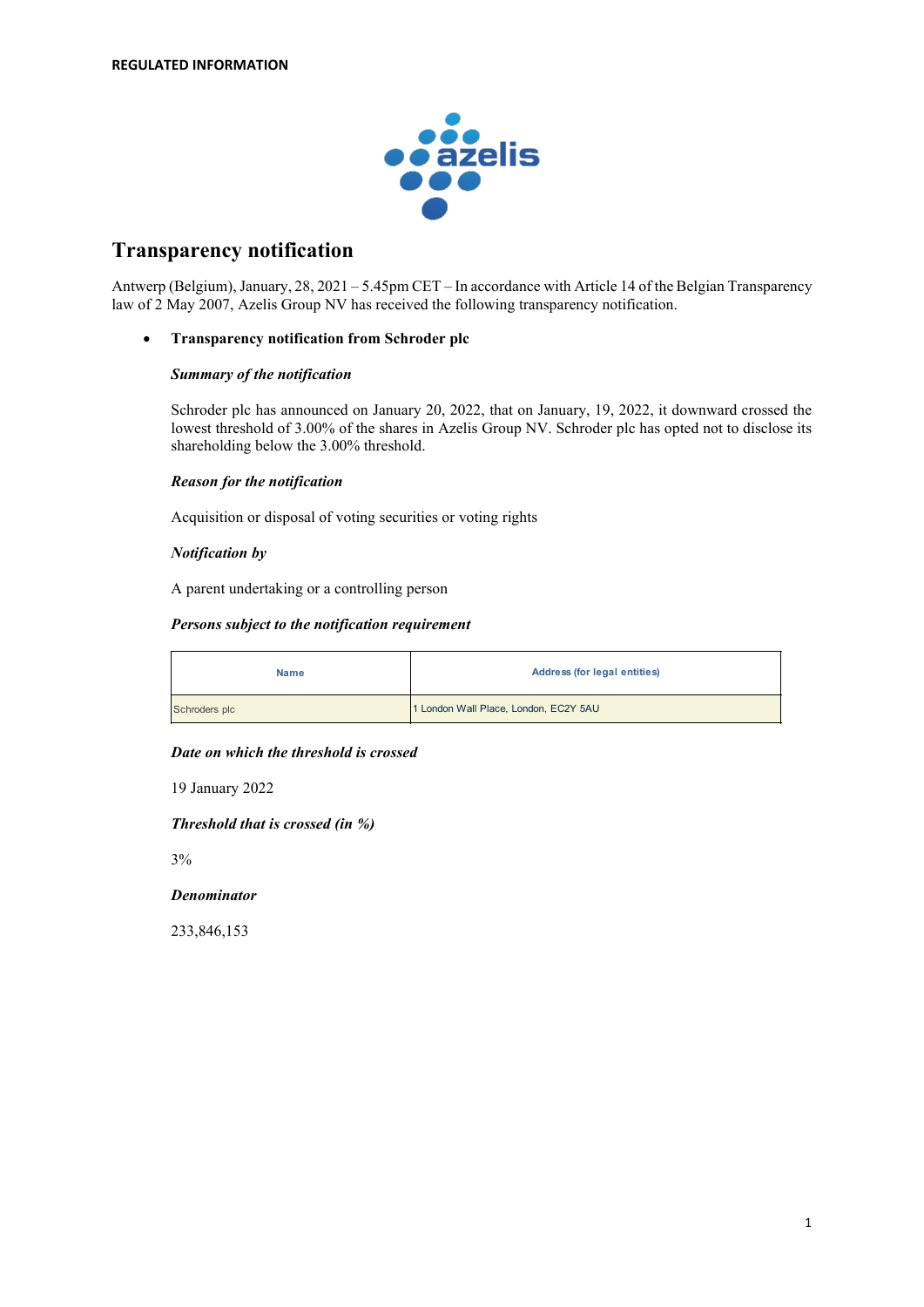## **REGULATED INFORMATION**

# *Notified details*

| A) Voting rights                                      | <b>Previous notification</b> | After the transaction |                                 |                             |                                 |
|-------------------------------------------------------|------------------------------|-----------------------|---------------------------------|-----------------------------|---------------------------------|
|                                                       | # of voting rights           |                       | # of voting rights              | % of voting rights          |                                 |
| Holders of voting rights                              |                              | Linked to securities  | Not linked to the<br>securities | <b>Linked to securities</b> | Not linked to the<br>securities |
| Schroders plc                                         | $\mathbf 0$                  |                       |                                 |                             |                                 |
| Schroder Investment Management<br>Limited             | 7,038,397                    |                       |                                 |                             |                                 |
| Schroder & Co. Limited                                | 1,375                        |                       |                                 |                             |                                 |
| Schroders (C.I.) Limited                              | 2,599                        |                       |                                 |                             |                                 |
| Schroder Investment Management<br>(Hong Kong) Limited | 33,867                       |                       |                                 |                             |                                 |
| Schroder Wealth Management (US)<br>Limited            | 7,182                        |                       |                                 |                             |                                 |
| Subtotal                                              | 7,083,420                    |                       |                                 |                             |                                 |
|                                                       | <b>TOTAL</b>                 |                       |                                 |                             |                                 |

| <b>B) Equivalent financial instruments</b>            | After the transaction               |                        |                                   |                                                                                    |                    |                                       |
|-------------------------------------------------------|-------------------------------------|------------------------|-----------------------------------|------------------------------------------------------------------------------------|--------------------|---------------------------------------|
| <b>Holders of equivalent</b><br>financial instruments | <b>Type of financial instrument</b> | <b>Expiration date</b> | <b>Exercise period or</b><br>date | # of voting rights<br>that may be<br>acquired if the<br>instrument is<br>exercised | % of voting rights | <b>Settlement</b>                     |
|                                                       |                                     |                        |                                   |                                                                                    |                    |                                       |
|                                                       | <b>TOTAL</b>                        |                        |                                   |                                                                                    |                    |                                       |
|                                                       |                                     |                        |                                   |                                                                                    |                    |                                       |
|                                                       | <b>TOTAL (A &amp; B)</b>            |                        |                                   |                                                                                    |                    | # of voting rights % of voting rights |

**CALCULATE**

# *Chain of controlled undertakings through which the holding is effectively held, if applicable*

| Schroders plc<br><b>Schroder Administration Limited</b> |
|---------------------------------------------------------|
| <b>Schroder International Holdings Limited</b>          |
| Schroder Investment Management Limited                  |
|                                                         |
| Schroders plc                                           |
| <b>Schroder Administration Limited</b>                  |
| <b>Schroder Wealth Holdings Limited</b>                 |
| Schroder & Co. Limited                                  |
|                                                         |
| Schroders plc                                           |
| <b>Schroder Administration Limited</b>                  |
| <b>Schroder Wealth Holdings Limited</b>                 |
| Schroders (C.I.) Limited                                |
|                                                         |
| Schroders plc                                           |
| <b>Schroder Administration Limited</b>                  |
| <b>Schroder Wealth Holdings Limited</b>                 |
| Schroder Wealth Management (US) Limited                 |
|                                                         |
| Schroders plc                                           |
| <b>Schroder Administration Limited</b>                  |
| <b>Schroder International Holdings Limited</b>          |
| Schroder Investment Management (Hong Kong) Limited      |
|                                                         |
|                                                         |
|                                                         |

# *Additional information*

Not provided.